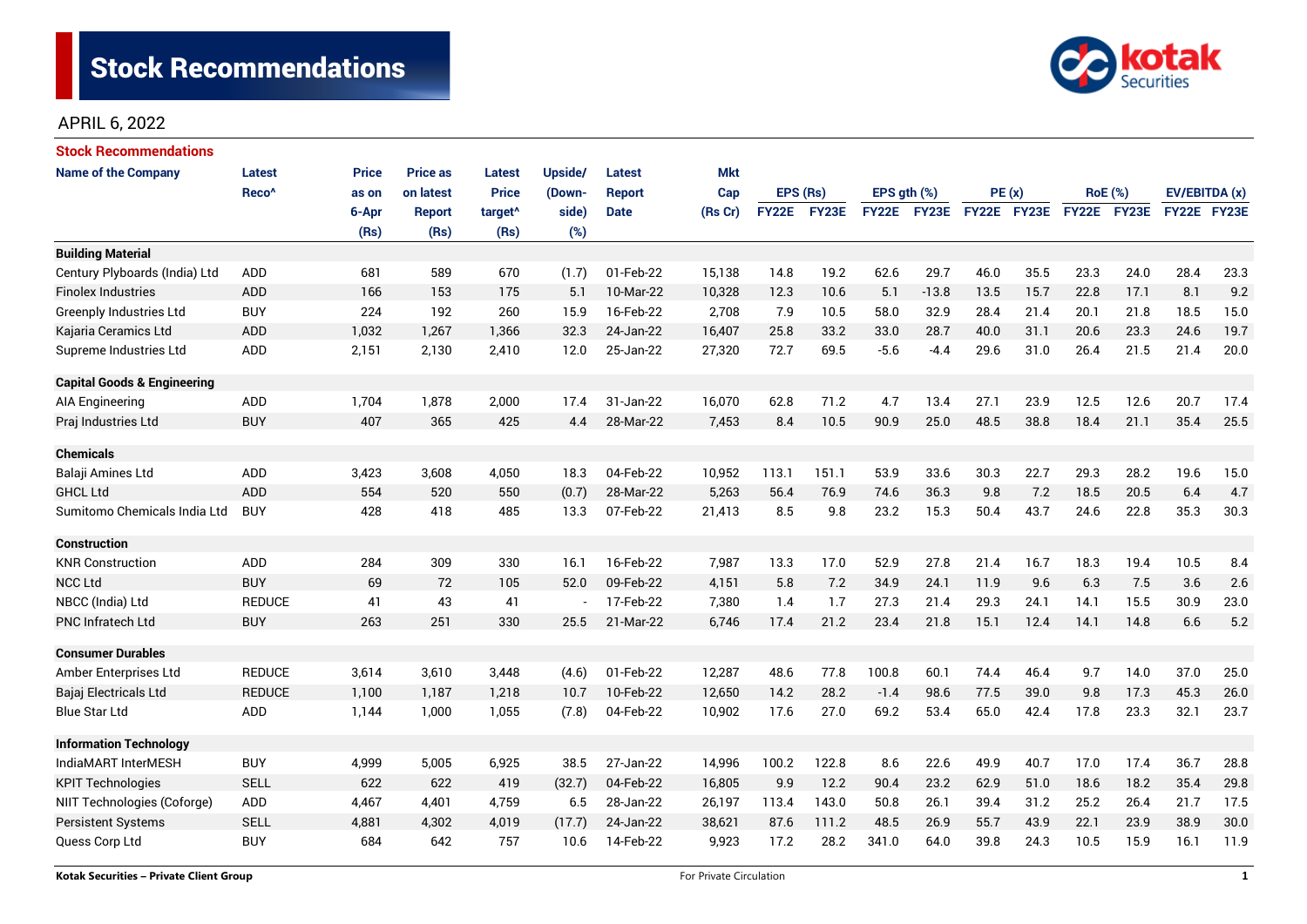

| <b>Stock Recommendations</b>       |                   |              |                 |                     |         |               |            |              |       |                  |              |             |      |                |             |               |      |
|------------------------------------|-------------------|--------------|-----------------|---------------------|---------|---------------|------------|--------------|-------|------------------|--------------|-------------|------|----------------|-------------|---------------|------|
| <b>Name of the Company</b>         | Latest            | <b>Price</b> | <b>Price as</b> | Latest              | Upside/ | <b>Latest</b> | <b>Mkt</b> |              |       |                  |              |             |      |                |             |               |      |
|                                    | Reco <sup>^</sup> | as on        | on latest       | <b>Price</b>        | (Down-  | <b>Report</b> | Cap        | EPS (Rs)     |       | EPS $qth$ $(\%)$ |              | PE(x)       |      | <b>RoE</b> (%) |             | EV/EBITDA (x) |      |
|                                    |                   | 6-Apr        | Report          | target <sup>^</sup> | side)   | <b>Date</b>   | (Rs Cr)    | <b>FY22E</b> | FY23E | <b>FY22E</b>     | <b>FY23E</b> | FY22E FY23E |      |                | FY22E FY23E | FY22E FY23E   |      |
|                                    |                   | (Rs)         | (Rs)            | (Rs)                | (%)     |               |            |              |       |                  |              |             |      |                |             |               |      |
| <b>Metals &amp; Mining</b>         |                   |              |                 |                     |         |               |            |              |       |                  |              |             |      |                |             |               |      |
| <b>MOIL Ltd</b>                    | <b>BUY</b>        | 193          | 170             | 215                 | 11.6    | 18-Feb-22     | 5,132      | 14.5         | 16.4  | 95.9             | 13.1         | 13.3        | 11.7 | 11.5           | 12.2        | 7.0           | 5.4  |
| APL Apollo Tubes Ltd               | <b>BUY</b>        | 1,016        | 820             | 980                 | (3.5)   | 28-Jan-22     | 25,391     | 21.0         | 27.0  | $-27.6$          | 28.6         | 48.4        | 37.6 | 26.7           | 26.8        | 27.9          | 22.2 |
|                                    |                   |              |                 |                     |         |               |            |              |       |                  |              |             |      |                |             |               |      |
| Oil & Gas                          |                   |              |                 |                     |         |               |            |              |       |                  |              |             |      |                |             |               |      |
| Chennai Petroleum Corp             | <b>BUY</b>        | 164          | 104             | 127                 | (22.5)  | 25-Jan-22     | 2,443      | 30.3         | 18.2  | 75.1             | $-39.9$      | 5.4         | 9.0  | 24.6           | 12.5        | 7.3           | 8.9  |
| Gujarat Gas                        | <b>ADD</b>        | 524          | 660             | 734                 | 40.0    | 10-Feb-22     | 36,065     | 18.7         | 26.7  | 0.5              | 42.8         | 28.0        | 19.6 | 24.3           | 27.3        | 17.2          | 12.3 |
| <b>MRPL</b>                        | <b>ADD</b>        | 51           | 47              | 50                  | (1.2)   | 31-Jan-22     | 8,865      | 1.2          | 6.8   | $-137.5$         | 466.7        | 42.2        | 7.4  | 4.7            | 23.8        | 13.9          | 9.1  |
|                                    |                   |              |                 |                     |         |               |            |              |       |                  |              |             |      |                |             |               |      |
| <b>Paints</b>                      |                   |              |                 |                     |         |               |            |              |       |                  |              |             |      |                |             |               |      |
| Akzo Nobel India Ltd               | <b>BUY</b>        | 1,922        | 1,887           | 2,670               | 39.0    | 14-Feb-22     | 8,973      | 57.9         | 67.2  | 27.3             | 16.1         | 33.2        | 28.6 | 17.9           | 19.7        | 20.0          | 17.0 |
|                                    |                   |              |                 |                     |         |               |            |              |       |                  |              |             |      |                |             |               |      |
| <b>Pharmaceuticals</b>             |                   |              |                 |                     |         |               |            |              |       |                  |              |             |      |                |             |               |      |
| Suven Pharmaceuticals              | <b>REDUCE</b>     | 608          | 561             | 550                 | (9.5)   | 17-Aug-21     | 15,443     | 16.9         | 21.1  | 19.0             | 24.9         | 36.0        | 28.8 | 27.6           | 26.5        | 28.2          | 22.1 |
|                                    |                   |              |                 |                     |         |               |            |              |       |                  |              |             |      |                |             |               |      |
| <b>Transportation</b>              |                   |              |                 |                     |         |               |            |              |       |                  |              |             |      |                |             |               |      |
| Aegis Logistics Ltd                | <b>BUY</b>        | 220          | 216             | 310                 | 40.8    | 14-Feb-22     | 7,351      | 12.6         | 13.6  | 28.6             | 7.9          | 17.5        | 16.2 | 20.4           | 19.0        | 9.9           | 8.9  |
| <b>Allcargo Global Logistics</b>   | <b>BUY</b>        | 364          | 346             | 430                 | 18.2    | 15-Feb-22     | 8,948      | 27.7         | 31.3  | 246.3            | 13.0         | 13.1        | 11.6 | 21.2           | 20.1        | 7.0           | 5.9  |
| <b>Blue Dart Express</b>           | <b>BUY</b>        | 6,571        | 6,926           | 7,975               | 21.4    | 01-Feb-22     | 15,640     | 115.0        | 134.0 | 98.3             | 16.5         | 57.1        | 49.0 | 36.2           | 33.3        | 16.3          | 14.1 |
| <b>VRL Logistics Ltd</b>           | <b>BUY</b>        | 483          | 499             | 625                 | 29.4    | 04-Feb-22     | 4,404      | 11.3         | 18.3  | 117.3            | 61.9         | 42.7        | 26.4 | 14.3           | 21.6        | 13.6          | 10.3 |
|                                    |                   |              |                 |                     |         |               |            |              |       |                  |              |             |      |                |             |               |      |
| <b>Others</b>                      |                   |              |                 |                     |         |               |            |              |       |                  |              |             |      |                |             |               |      |
| Bata India Ltd                     | <b>BUY</b>        | 2,021        | 1,895           | 2,380               | 17.8    | 10-Feb-22     | 26,067     | 27.0         | 36.6  | $-509.1$         | 35.6         | 74.8        | 55.2 | 16.3           | 19.4        | 36.8          | 29.4 |
| <b>Central Depository Services</b> | <b>REDUCE</b>     | 1,497        | 1.510           | 1,505               | 0.5     | 10-Feb-22     | 15,719     | 29.9         | 34.8  | 55.7             | 16.4         | 50.1        | 43.0 | 28.5           | 26.6        | 40.0          | 34.3 |
| <b>EPL Ltd</b>                     | ADD               | 187          | 187             | 205                 | 9.5     | 10-Feb-22     | 5,895      | 7.1          | 8.6   | $-6.6$           | 21.1         | 26.4        | 21.8 | 12.1           | 13.2        | 10.2          | 8.4  |
| JK Paper Ltd                       | ADD               | 346          | 315             | 340                 | (1.7)   | 22-Mar-22     | 6,157      | 35.0         | 51.2  | 146.5            | 46.3         | 9.9         | 6.8  | 19.6           | 23.1        | 6.2           | 4.6  |
| <b>Radico Khaitan Ltd</b>          | <b>REDUCE</b>     | 918          | 978             | 970                 | 5.6     | 07-Feb-22     | 12,213     | 21.2         | 26.1  | 4.4              | 23.1         | 43.3        | 35.2 | 15.0           | 16.1        | 27.6          | 23.7 |
| <b>VIP Industries Ltd</b>          | <b>REDUCE</b>     | 711          | 648             | 620                 | (12.8)  | 04-Feb-22     | 10,095     | 6.2          | 12.0  | $-187.3$         | 93.5         | 114.7       | 59.2 | 14.3           | 23.2        | 52.0          | 32.2 |
| Welspun Corp Ltd                   | <b>SELL</b>       | 200          | 173             | 120                 | (39.9)  | 14-Feb-22     | 5,289      | 11.9         | 9.2   | -49.8            | $-22.7$      | 16.8        | 21.7 | 7.8            | 5.9         | 7.1           | 7.9  |

*Source: Kotak Securities - Private Client Group*

All recommendations are with a 12 month perspective from the date of the report/update. Investors are requested to use their discretion while deciding the timing, quantity of investment as well as the exit.

NR NoRated. The investment rating and target price, if any, have been suspended temporarily. Such suspension is in compliance with applicable regulation(s) and/or Kotak Securities policies in circumstances when Kotak Secur Or its affiliates is acting in an advisory capacity in a merger or strategic transaction involving this company and in certain other circumstances.

**NM Not meaningful**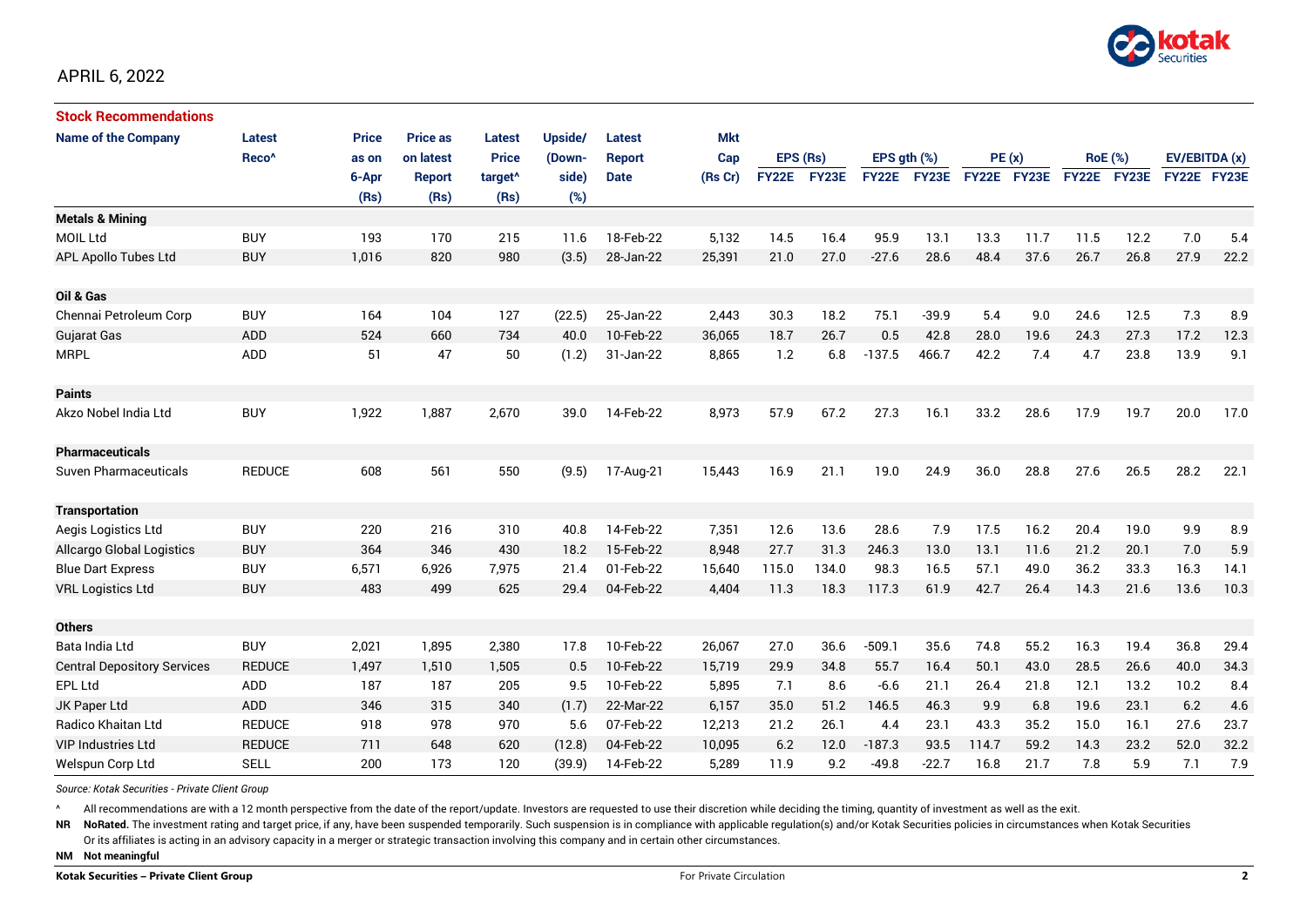

# **RATING SCALE (PRIVATE CLIENT GROUP)**

### **Definitions of ratings**

| <b>BUY</b>       |                          | - We expect the stock to deliver more than 15% returns over the next 12 months                                                                                                                                                                                                                                                                                                                                                   |
|------------------|--------------------------|----------------------------------------------------------------------------------------------------------------------------------------------------------------------------------------------------------------------------------------------------------------------------------------------------------------------------------------------------------------------------------------------------------------------------------|
| <b>ADD</b>       |                          | - We expect the stock to deliver 5% - 15% returns over the next 12 months                                                                                                                                                                                                                                                                                                                                                        |
| <b>REDUCE</b>    |                          | - We expect the stock to deliver -5% - +5% returns over the next 12 months                                                                                                                                                                                                                                                                                                                                                       |
| <b>SELL</b>      |                          | - We expect the stock to deliver $\lt$ -5% returns over the next 12 months                                                                                                                                                                                                                                                                                                                                                       |
| <b>NR</b>        | $\overline{\phantom{0}}$ | <b>Not Rated.</b> Kotak Securities is not assigning any rating or price target to the stock.                                                                                                                                                                                                                                                                                                                                     |
|                  |                          | The report has been prepared for information purposes only.                                                                                                                                                                                                                                                                                                                                                                      |
| <b>SUBSCRIBE</b> | $-$                      | We advise investor to subscribe to the IPO.                                                                                                                                                                                                                                                                                                                                                                                      |
| <b>RS</b>        | -                        | Rating Suspended. Kotak Securities has suspended the investment rating and price target for this stock, either because there is not a sufficient fundamental basis for determining, or there<br>are legal, regulatory or policy constraints around publishing, an investment rating or target. The previous investment rating and price target, if any, are no longer in effect for this stock and<br>should not be relied upon. |
| <b>NA</b>        |                          | $-$ Not Available or Not Applicable. The information is not available for display or is not applicable                                                                                                                                                                                                                                                                                                                           |
| <b>NM</b>        | $\overline{\phantom{0}}$ | Not Meaningful. The information is not meaningful and is therefore excluded.                                                                                                                                                                                                                                                                                                                                                     |
| <b>NOTE</b>      | $\overline{\phantom{0}}$ | Our target prices are with a 12-month perspective. Returns stated in the rating scale are our internal benchmark.                                                                                                                                                                                                                                                                                                                |

# **FUNDAMENTAL RESEARCH TEAM (PRIVATE CLIENT GROUP)**

| <b>Shrikant Chouhan</b>                                                                                | <b>Arun Agarwal</b>                                                                                             | <b>Amit Agarwal, CFA</b>     | <b>Hemali Dhame</b>          |
|--------------------------------------------------------------------------------------------------------|-----------------------------------------------------------------------------------------------------------------|------------------------------|------------------------------|
| Head of Research                                                                                       | Auto & Auto Ancillary                                                                                           | Transportation, Paints, FMCG | <b>Banking &amp; Finance</b> |
| shrikant.chouhan@kotak.com                                                                             | arun.agarwal@kotak.com                                                                                          | agarwal.amit@kotak.com       | Hemali.Dhame@kotak.com       |
| +91 22 6218 5408                                                                                       | +91 22 6218 6443                                                                                                | +91 22 6218 6439             | +91 22 6218 6433             |
| Jatin Damania                                                                                          | <b>Purvi Shah</b>                                                                                               | <b>Rini Mehta</b>            | K. Kathirvelu                |
| Metals & Mining, Midcap                                                                                | Pharmaceuticals                                                                                                 | Research Associate           | <b>Support Executive</b>     |
| jatin.damania@kotak.com                                                                                | purvi.shah@kotak.com                                                                                            | rini.mehta@kotak.com         | k.kathirvelu@kotak.com       |
| +91 22 6218 6440                                                                                       | +91 22 6218 6432                                                                                                | +91 80801 97299              | +91 22 6218 6427             |
| <b>Sumit Pokharna</b><br>Oil and Gas. Information Tech<br>sumit.pokharna@kotak.com<br>+91 22 6218 6438 | Pankai Kumar<br><b>Construction, Capital Goods &amp; Midcaps</b><br>pankajr.kumar@kotak.com<br>+91 22 6218 6434 |                              |                              |

## **TECHNICAL RESEARCH TEAM (PRIVATE CLIENT GROUP)**

| <b>Shrikant Chouhan</b>    | <b>Amol Athawale</b>    | Sa         |
|----------------------------|-------------------------|------------|
| shrikant.chouhan@kotak.com | amol.athawale@kotak.com | Re         |
| +91 22 6218 5408           | +91 20 6620 3350        | sa         |
|                            |                         | $\sqrt{2}$ |

#### **Shrikant Chouhan Amol Athawale Sayed Haider** esearch Associate yed.haider@kotak.com +91 22 62185498

## **DERIVATIVES RESEARCH TEAM (PRIVATE CLIENT GROUP)**

[sahaj.agrawal@kotak.com](mailto:sahaj.agrawal@kotak.com) [prashanth.lalu@kotak.com](mailto:prashanth.lalu@kotak.com) [prasenjit.biswas@kotak.com](mailto:prasenjit.biswas@kotak.com) +91 22 6218 5497

**Sahaj Agrawal Prashanth Lalu Prasenjit Biswas, CMT, CFTe**